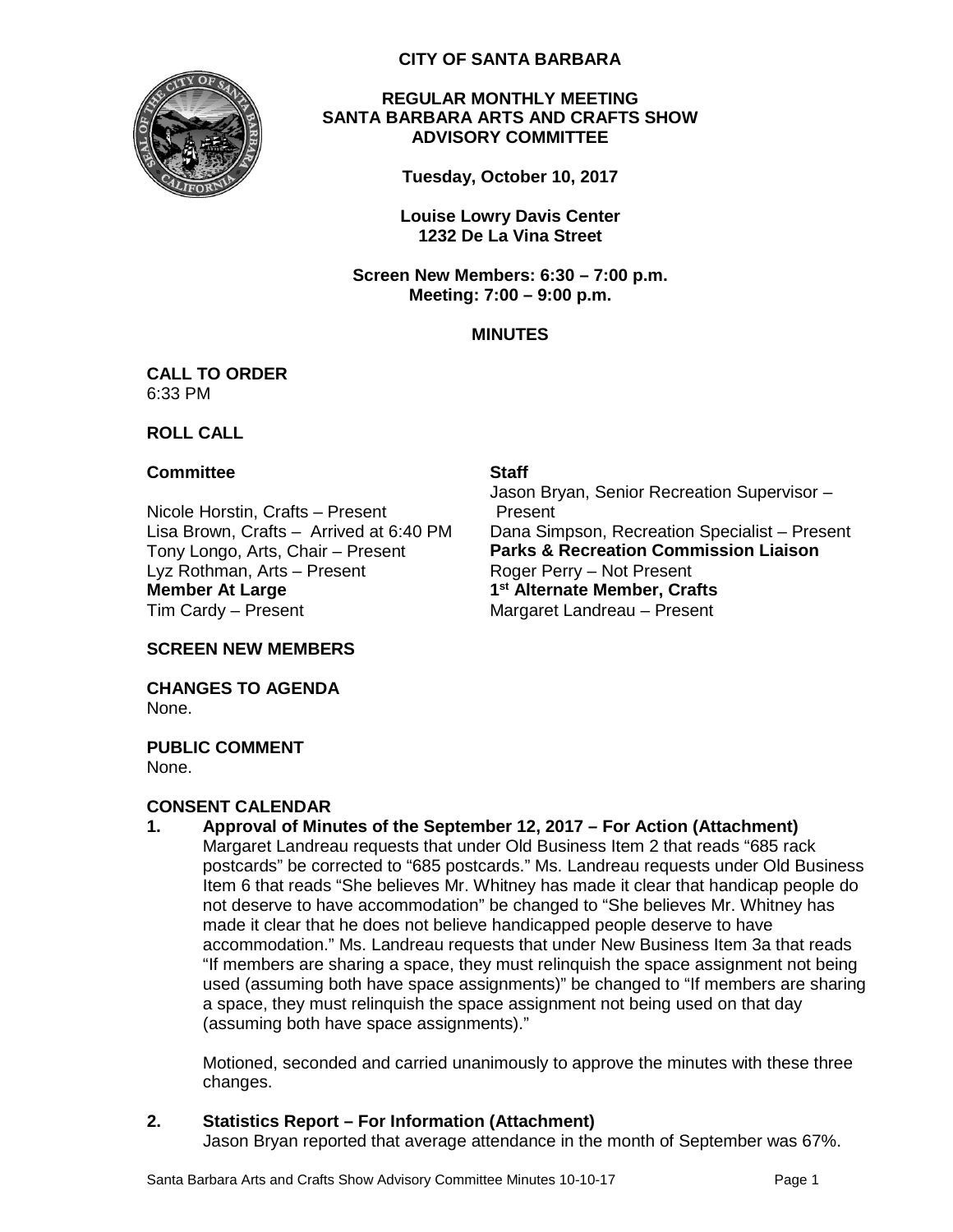# **OLD BUSINESS**

#### **1. Citations, Complaints and Incidents – For Discussion**

Jason Bryan reported that he and Nicole Horstin visited Krste Pavlov's studio on Monday, October  $9<sup>th</sup>$ . It was observed that the artwork in question does have a very smooth surface treatment. The method was demonstrated and to their satisfaction it was observed that Mr. Pavlov is producing the work by hand in accordance with show rules.

After reviewing the Committee's decision to issue a one-week suspension to Mr. Pavlov for violating the Code of Conduct for his mistreatment of the monitor, Mr. Bryan is declining to uphold the suspension. Committee members request a report on why Jason Bryan and Judith McCaffrey overruled the committee's recommendation on a violations against Pavlov that they may use in a letter to the director.

Lyz Rothman faults Mr. Pavlov for not allowing a studio inspection sooner and causing the situation to escalate. She believes mistreating the monitor is absolutely unacceptable, and threatening the monitor cannot be allowed. Ms. Rothman asked what action the Committee could take if they do not agree with Staff's decision. Mr. Bryan explained that a letter could be written to the Director.

Jason Bryan reported that there is a pending citation against another show member and staff is awaiting the member's response. There is also an issue with a copyright infringement case involving a member and this has been referred to the show member to resolve.

Edward Schmitz questioned why the sorority party that occurred at Chase Palm Park two weeks ago, which was very disruptive to the show, was permitted. He stated there was loud music and disorderly conduct. Mr. Bryan responded that major events are denied when it is seen as a conflict with the show.

Marilyn Loperfido reminded that there is a complaint form any show member can complete and give to Staff.

# **2. Advertising Report – For Discussion**

Jason Bryan reported that all remaining funds have been allocated. The paid Facebook boosts, at only \$25 per boost, have significantly increased traffic to the show's site. Mr. Bryan will give a full report in November.

#### **3. Receive a Report from the Advertising Ad-Hoc Committee**

Lisa Brown explained there has been no additional work or activity since last month, primarily because there is no additional advertising money.

Lyz Rothman requests follow-up from Staff about the suggestion to bring a coffee cart to the show as a way to raise money.

Tony Longo asked about progress with the library display case.

Mr. Longo asked if there will be any winter publication done by the Parks and Recreation department. He would hope that the Arts and Crafts Show is mentioned.

Mr. Bryan has posted a Craig's List announcement drafted by Lyz Rothman. There will be an announcement in City News in Brief this week.

Marilyn Loperfido thanked Margaret Landreau for her articles in The Sentinel.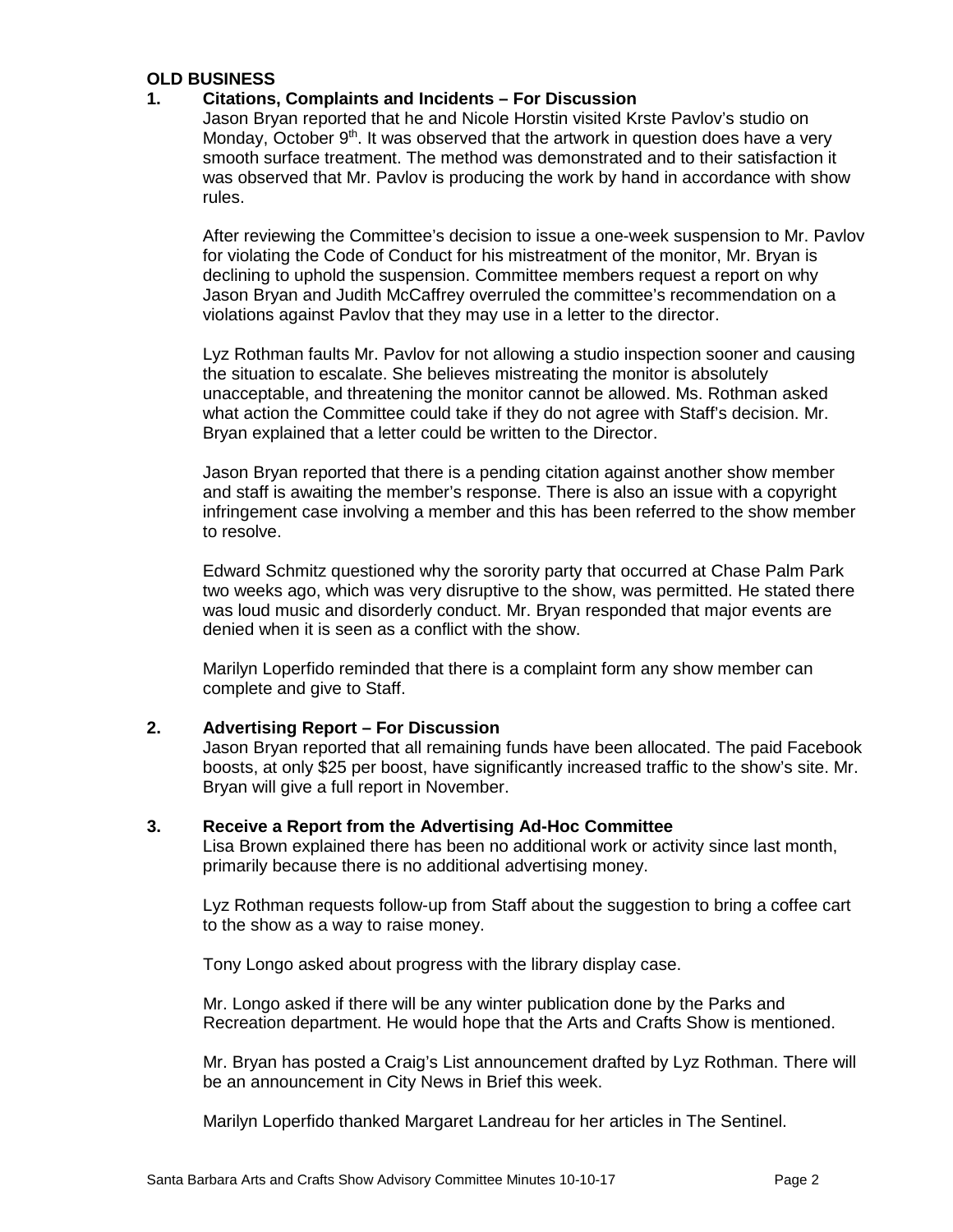Mr. Longo expressed appreciation for the signs along Cabrillo Boulevard.

Ms. Loperfido requests a sign to be placed between the Garden Street freeway exit and Cabrillo Boulevard. Mr. Bryan explained the signs need to be in show's footprint.

Mr. Longo asked about producing State Street banners to coincide with the show's anniversary. He requested that the Advertising Committee look into the costs and the schedule. The money could be gradually put in a reserve for this purpose. Mr. Bryan researched this in the past and learned the production cost would be approximately \$10,000.

# **4. Bridge Replacement Project Updates – For Discussion**

Jason Bryan has talked to the Parks Department about the irrigation schedule along and in the show's footprint. He understands the irrigation system has been on early Sunday morning and this is only temporary while the fence is up.

Edward Schmitz wants an email sent that show members should be aware there may be watering. Mr. Bryan has communicated that this watering should not occur at any time on Sunday or Saturday.

Mr. Bryan shared that all but one member in the Arts section with a temporary assignment had chosen a space in preparation for the space assignment meeting on the 15th. Tony Longo has not made his decision. Mr. Bryan explained that if Mr. Longo does not make a decision or attend the space assignment, he will put Mr. Longo in his old space assignment of 32-37.

# **5. Review Recommendation to Reinstate the Rain Out Day Make-Up Rule Without an Expiration Date – For Information**

Jason Bryan explained that this rule pertains to the Municipal Code so a 2/3rds affirmative vote would be required to reinstate it. There will be legal review by the City Attorney.

Tony Longo does not recall a requirement to obtain a 2/3rds vote. He believes there have been changes without this vote.

Mr. Bryan will bring the language for the rule change to the next meeting.

Mr. Longo sees this as impacting people's livelihood.

**6. Discuss General Accommodation for ADA-Approved Members Regarding Space Claiming Process – For Discussion** 

Jason Bryan explained this issue has been discussed at several meetings, and there are no new recommendations from Staff.

# **NEW BUSINESS**

**1. Staff to notify members if Casa Las Palmas parking lot will be inaccessible.** Jason Bryan has asked to be notified when rentals occur on Sunday or Saturday in the vicinity of the show.

# **2. Review Requests for Accommodation – For Action**

- **a. Review assignment of space 98-100 to Steven Pate.** Motioned, seconded, and carried unanimously to assign 98-100 to Steven Pate for 6 months.
- **b. Review assignment of ADA space to Charlene Kraft.**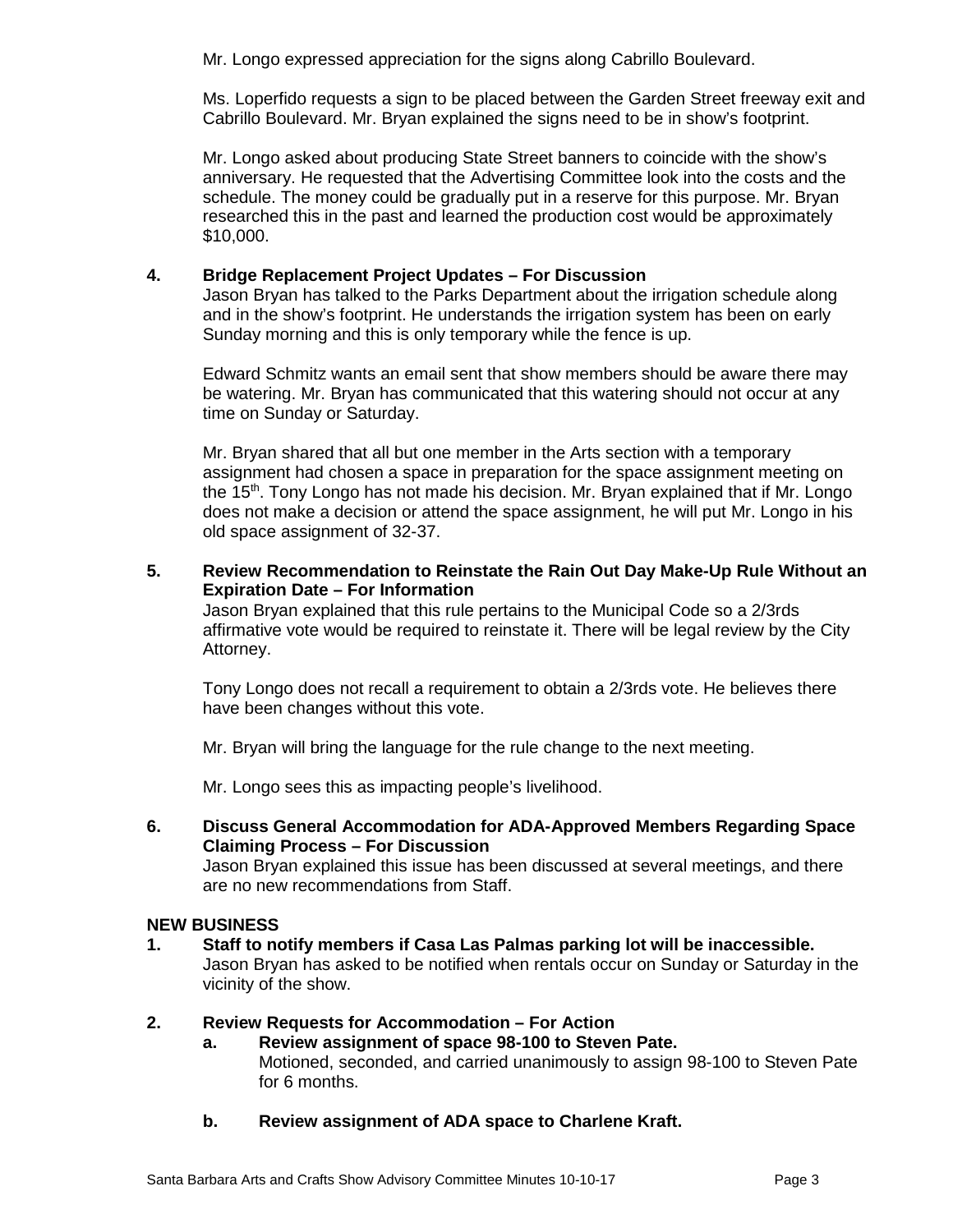Motioned, seconded, and carried unanimously that there be no space assignment due to the reopening of the Arts section this month and Ms. Kraft's returning to her space. She may request a handicap space assignment at a future meeting.

- **c. Review temporary accommodation request for Necia Cardona.** Motioned, seconded, and carried unanimously to approve another 6 months of temporary ADA status for Necia Cardona.
- **d. Review the sharing of the space of Mette Julian with Charlotte Barnard or Christopher Bojorquez.**

Motioned, seconded, and carried unanimously to allow Mette Julian to share a space with Charlotte Barnard or Christopher Bojorquez.

- **e. Review space sharing request from Leah Homem.**  Motioned, seconded and carried with Nichole Horstin and Tony Longo opposing that Leah Homem may share a space with Margaret Landreau with a reminder that both Leah Homem and Margaret Landreau must be present at 10:00 AM.
- **f. Review space sharing request from Margaret Landreau.** Motioned, seconded and carried with Nichole Horstin and Tony Longo opposing that Margaret Landreau may share a space with Leah Homem with a reminder that both Margaret Landreau and Leah Homem must be present at 10:00 AM.
- **g. Review temporary handicap status for Leah Homem.** Motioned, seconded, and carried unanimously to approve Leah Homem's temporary status for 3 months.
- **3. Consider Beginning Registration on SignUpGenius at 10:45 AM for Members with ADA Status for Holiday/Saturday Shows – For Discussion** Jason Bryan reviewed that there are two designated ADA spaces available on holiday shows. If an ADA member does not claim the space by 10:00 AM, these spaces become open to all members.

Tony Longo sees this as an unfair situation. He reminded that with ADA guidelines we are only obligated to make the situation equal.

Eric Whitney reminded that the SignUpGenius reservation list is sent to all members and will list if an ADA space has been reserved or is available through standard space claiming procedures.

**4. Discuss reinstatement of quarterly payment option – For Discussion** Tony Longo supports the quarterly payment option and believes it would help retain members.

Jason Bryan reviewed that many members fell behind when a quarterly payment plan was in place. Staff might reapprove, but he believes there would need to be an additional amount added to each payment.

Lyz Rothman questions the need for additional fees and why the monitor is not able to process credit card payments.

Ms. Rothman believes no one is making a living at the show, and a quarterly payment plan will support all members.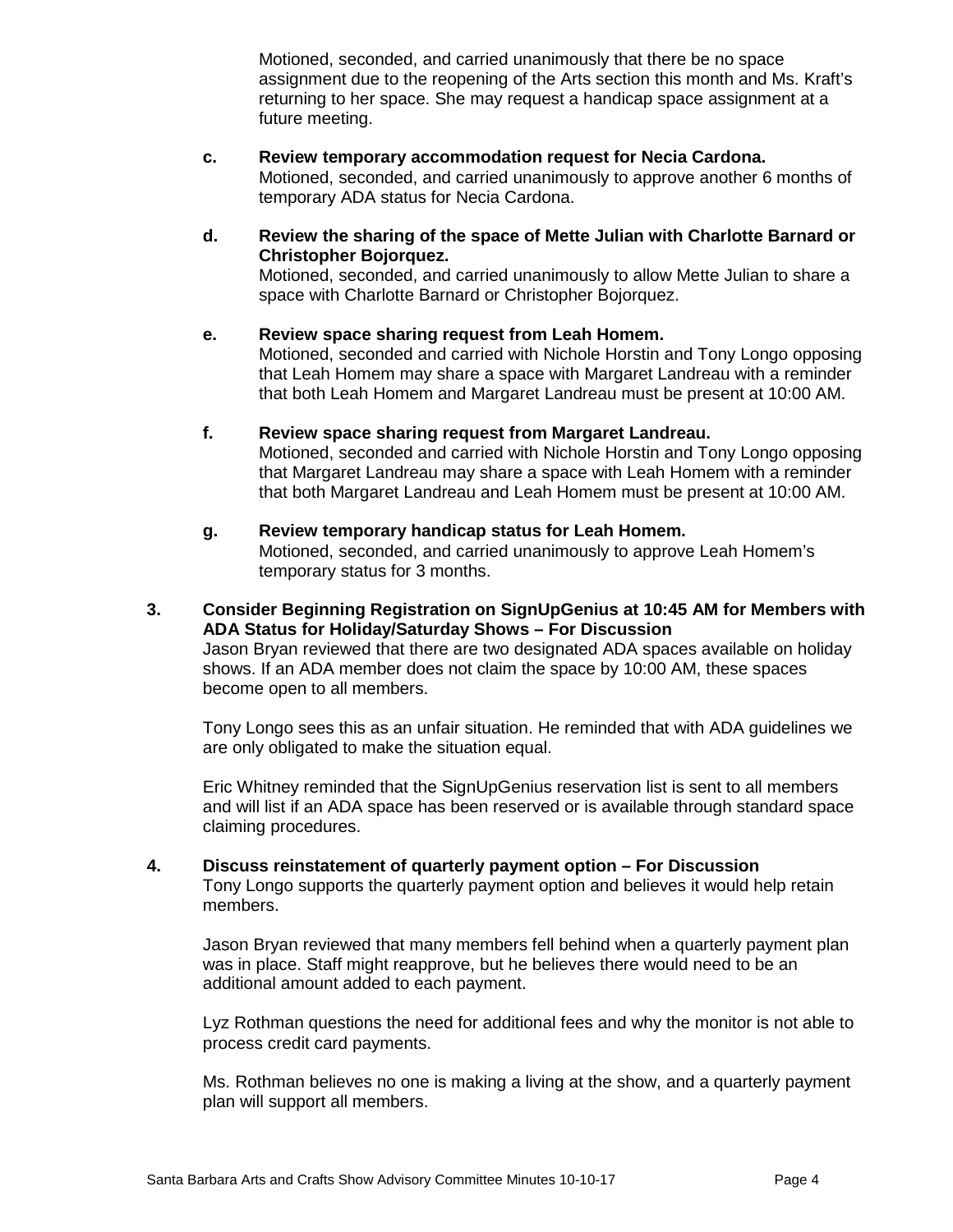Lisa Brown believes there is a financial responsibility required of members. She budgets and saves to make her payments. By adding the quarterly option, she believe there will be an added administrative cost that the show will pay for and could in fact increase the number of members dropping, after only a quarter of membership.

Mr. Longo asked if quarterly payments could be offered on a case by case basis. Mr. Bryan said he would like a policy in place that applies to all show members.

Marilyn Loperfido reviewed that when the economy crashed, this payment option was created to retain members. This did address the need. She agrees that members are not making enough money at the show, and disagrees that is a matter of personal budgeting. She knows several members who have dropped the show because they could not afford it.

Eric Whitney reminds there is a historical reference that paints a negative light on shortening the payment cycle. It may not be the intent of the policy to allow members to come in and out of the show, but it will make it a greater possibility. There is administrative overhead. This will extend what the monitor has to do. There are some negative consequences. He suggests reviewing again when there is new financial software.

Ms. Loperfido would not support additional fees added to a payment plan.

Mr. Longo suggests a contract being required to choose a quarterly payment option and having it on auto-pay.

Mr. Bryan sees advantages with the city's new accounting software that may allow payments to be entered on a quarterly schedule.

Ms. Rothman suggests this as an emergency allowance permitted for one year every ten years of membership. If there is a quarterly plan and a member does default, there should be a penalty.

Motioned, seconded and carried unanimously to continue this item to the next meeting.

## **5. Review Process and Policies for Youth Members – For Discussion**

Jason Bryan has discussed youth memberships with management and it has been recommended that a youth member have a parent present at his or her screening. A parent will not be required to supervise the youth member at every show. At the age of 18, a youth membership will convert to a full membership and rescreening will be required.

Lyz Rothman is concerned about not having a parent present with a youth member. She believes this would be better suited as a mentorship program where youth members would be guided.

Lisa Brown believes younger members may show a greater level of maturity.

Tim Cardy would like to have a parent present with youth members up to a certain age.

Tony Longo wants to know who will have the information regarding an emergency contact for the minor. He believes parents should be present.

Mr. Bryan reminded that the city has policies in place in all youth programs that could be replicated.